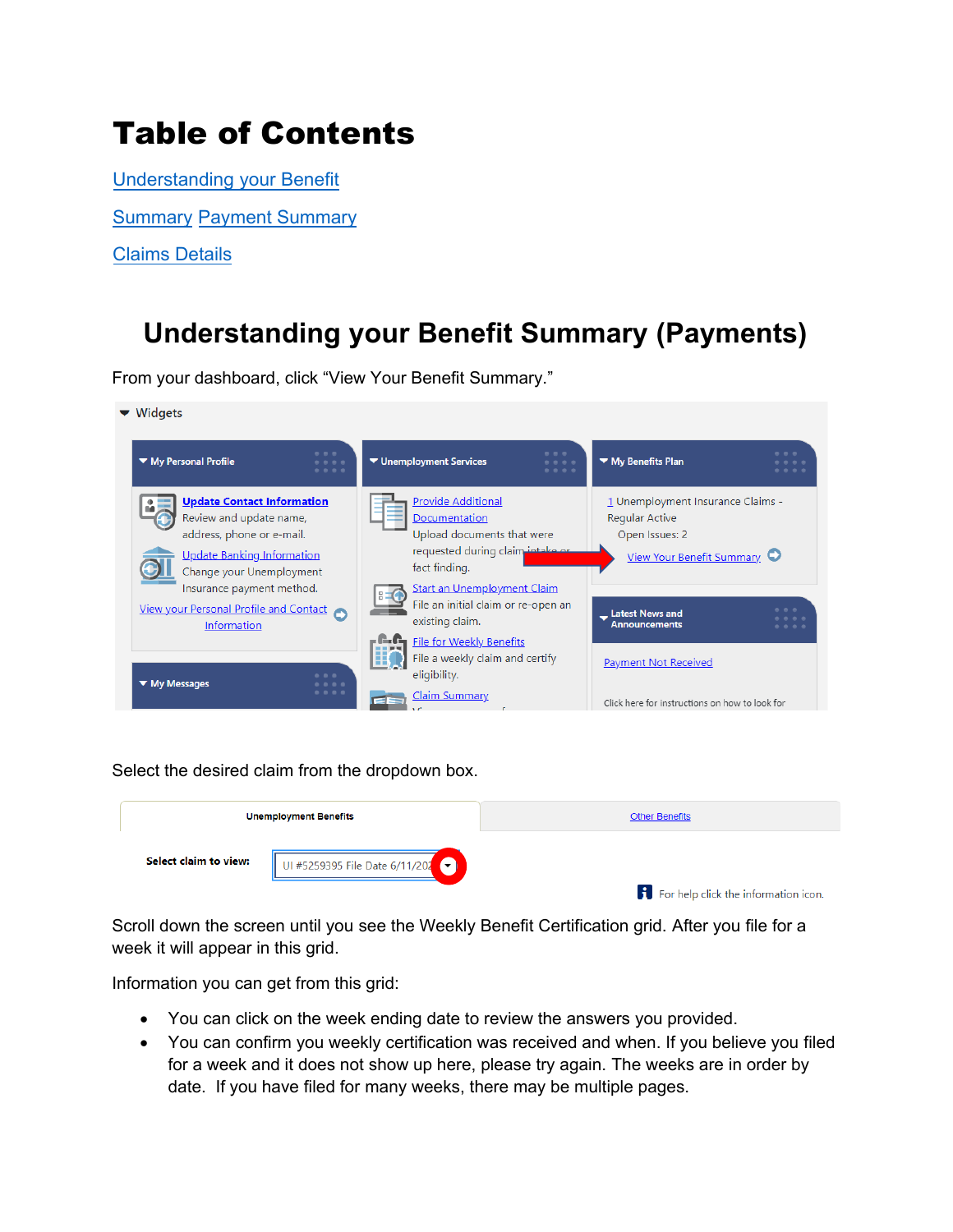- The Benefit Pay Date column can indicate a payment was made. Seeing a date in the Benefit Pay Date column confirms payment was made. You should be able to see details of that payment below, in the Payment Summary grid.
- In the Benefit Pay Date column you may also see a status:
	- **In Progress:** If no issues exist on your claim, you should expect the Benefit Pay Date to display the date (month/day-year) on the following business day, indicating that the payment was released. Once you see a payment date, you should expect to receive your payment via debit card or direct deposit within one to two business days. Please allow extra days for holidays and weekends.
	- **Disqualified:** Payment will not occur because you were denied benefits. The determination explaining your denial is in your message center. NOTE: Determinations made prior to June 8, 2021 are not in your message center.
	- **Not applicable:** This is a status you see for week #1 of your claim. This normally signifies a waiting week, which is not payable per PA UC law. Since waiting weeks are currently waived for the pandemic, this will change to a date when payment is processed.
		- $\circ$  You may also see "Not Applicable" if you have excessive earnings for the week and are therefore [not eli](https://www.uc.pa.gov/unemployment-benefits/benefits-information/Pages/Partial-Benefit-Credit.aspx)gible for a payment. To learn more about working part-time and filing for benefits, click here.



#### **Weekly Benefit Certifications**

Below are the weeks for which you have completed certificat

<span id="page-1-0"></span>

|                                      | #  | <b>Veek</b><br>٦g | <b>Certification Filing</b><br><b>Date</b> | <b>Benefit Pay</b><br><b>Date</b> |     | <b>Benefit</b><br><b>Amount</b> | Federal<br><b>Withholding</b> | <b>Payment</b><br><b>Amount</b> |
|--------------------------------------|----|-------------------|--------------------------------------------|-----------------------------------|-----|---------------------------------|-------------------------------|---------------------------------|
| This date confirms<br>filing success |    |                   | 6/13/2021 10:43:26<br><b>AM</b>            | In Progress                       | N/A | \$195.00                        | \$0.00                        | \$0.00                          |
|                                      | 39 | 06<br>021         | 6/6/2021 12:17:20 AM                       | In Progress                       | N/A | \$195.00                        | \$0.00                        | \$0.00                          |
|                                      | 17 | 01/02/2021        | 2/2/2021 6:47:15 PM                        | In Progress                       | N/A | \$195.00                        | \$0.00                        | \$0.00                          |
|                                      | 16 | 12/26/2020        | 1/12/2021 12:36:12 PM                      | In Progress                       | N/A | \$195.00                        | \$0.00                        | \$0.00                          |
|                                      | 15 | 12/19/2020        | 1/12/2021 12:34:27 PM                      | In Progress                       | N/A | \$195.00                        | \$0.00                        | \$0.00                          |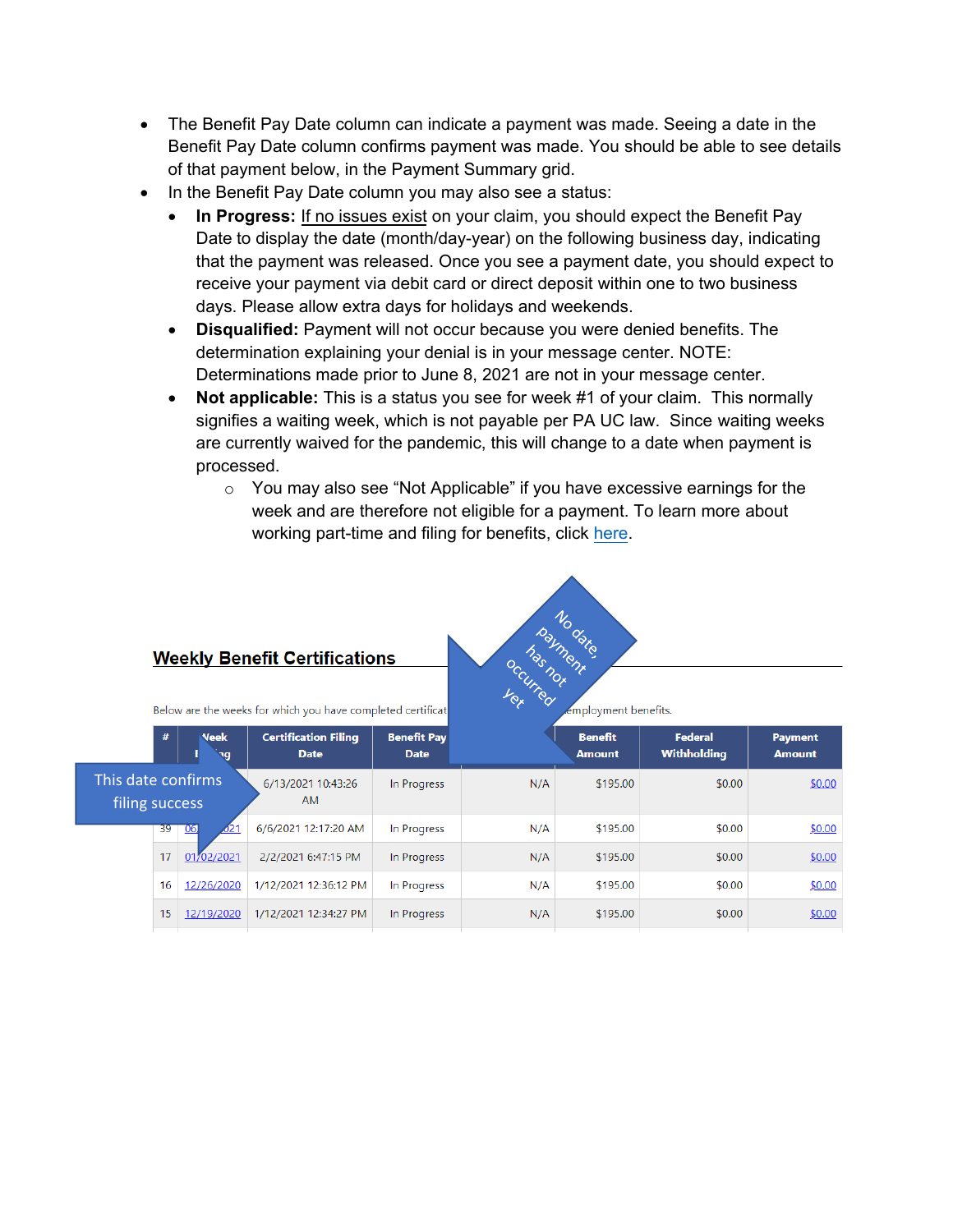## **Payment Summary grid**

The Payment Summary grid is populated with the details about your payments. In the Pay

Type column, you may see:

- **Monetarily Ineligible** = You did not have adequate wages and/or credit weeks reported by your employer(s) during the base year period. Please review your financial determination for accuracy. If your employer(s) failed to report all your wages and/or credit weeks, you may file a wage protest for assistance. You may be required to provide documentation such as pay stubs or your most recent W-2.
- **Active Issues** = payment will not be made until issues are resolved.
- **Debit Card** = payment made, check your debit card.
- **Direct Deposit** = payment made, check your bank account.
- **Check** = payment made, check your mail carefully. Allow 10 days for mailing.

It you see a number in the Trans Number column, this indicates payment was made.

| <b>Payment Summary</b><br>Below are the details on how each weekly payment wa |                                                                                                                          |            |                                 |                                   |        |                  | A brief status is provided here. A<br>method of payment confirms |  |                         |                               |
|-------------------------------------------------------------------------------|--------------------------------------------------------------------------------------------------------------------------|------------|---------------------------------|-----------------------------------|--------|------------------|------------------------------------------------------------------|--|-------------------------|-------------------------------|
| #                                                                             | <b>Week</b><br><b>Ending</b>                                                                                             | <b>WBA</b> | <b>Partial</b><br><b>Credit</b> | <b>Earnings</b><br><b>Claimed</b> |        | payment was made |                                                                  |  | <b>Pay Type</b>         | <b>Trans</b><br><b>Number</b> |
|                                                                               | 06/12/2021                                                                                                               | \$516.00   | \$155.00                        | Claimant: \$28.00                 | \$0.00 | \$0.00           | 50.                                                              |  | Active<br><b>Issues</b> |                               |
|                                                                               | of $1 \rightarrow M$<br>K<br>$\blacksquare$ Page<br>$\overline{\phantom{a}}$                                             |            |                                 |                                   |        |                  |                                                                  |  |                         |                               |
|                                                                               | bertree mean<br>Based on the policy of your financial institution it may take up to three days for funds to appear in yo |            |                                 |                                   |        |                  |                                                                  |  |                         |                               |

**Pulled**